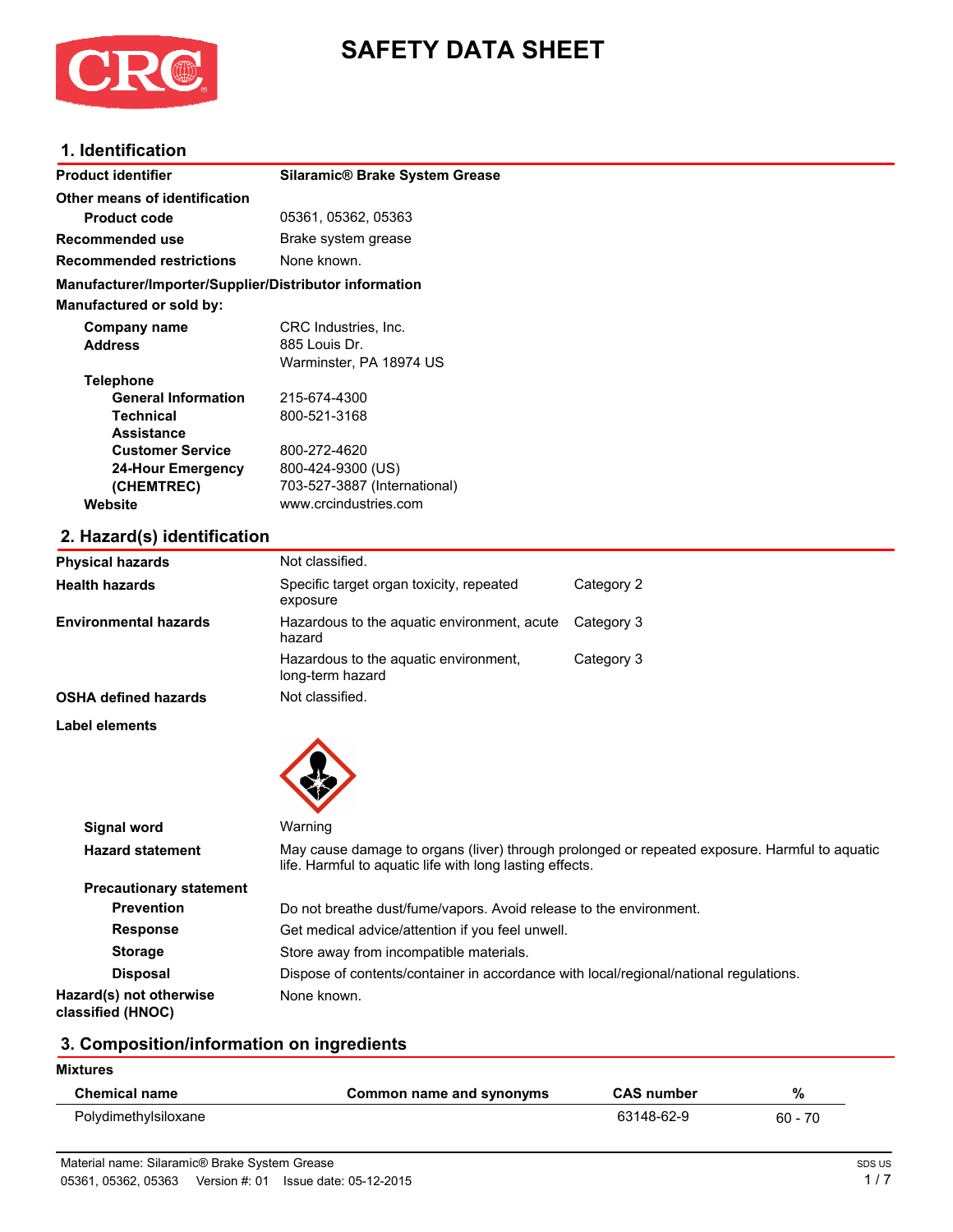| <b>Chemical name</b>                              | Common name and synonyms | <b>CAS number</b> | %     |
|---------------------------------------------------|--------------------------|-------------------|-------|
| Ethoxylated nonylphenol                           |                          | 9016-45-9         | 1 - 3 |
| Benzenamine, N-phenyl-, Reaction<br>Products With |                          | 68411-46-1        |       |

2,4,4-trimethylpentene

Specific chemical identity and/or percentage of composition has been withheld as a trade secret.

#### **4. First-aid measures**

| <b>Inhalation</b>                                                            | If breathing is difficult, remove to fresh air and keep at rest in a position comfortable for breathing.<br>If breathing stops, provide artificial respiration. It may be dangerous to the person providing aid to<br>give mouth-to-mouth resuscitation. Call a physician if symptoms develop or persist.                                                                                                                                                                                                                |
|------------------------------------------------------------------------------|--------------------------------------------------------------------------------------------------------------------------------------------------------------------------------------------------------------------------------------------------------------------------------------------------------------------------------------------------------------------------------------------------------------------------------------------------------------------------------------------------------------------------|
| <b>Skin contact</b>                                                          | Wash off with plenty of water. Remove and isolate contaminated clothing and shoes. Get medical<br>attention if irritation develops and persists. Wash contaminated clothing before reuse.                                                                                                                                                                                                                                                                                                                                |
| Eye contact                                                                  | Immediately flush eyes with plenty of water for at least 15 minutes. Remove contact lenses, if<br>present and easy to do. Continue rinsing. Get medical attention if irritation develops and persists.                                                                                                                                                                                                                                                                                                                   |
| Ingestion                                                                    | Rinse mouth. If material has been swallowed and the exposed person is conscious, give small<br>quantities of water to drink. Never give anything by mouth to a victim who is unconscious or is<br>having convulsions. Do not induce vomiting without advice from poison control center. If vomiting<br>occurs, keep head low so that stomach content doesn't get into the lungs. Maintain an open<br>airway. Loosen tight clothing such as a collar, tie, belt or waistband. Get medical attention if<br>symptoms occur. |
| <b>Most important</b><br>symptoms/effects, acute and<br>delayed              | May cause eye irritation. Prolonged or repeated skin contact may cause irritation.                                                                                                                                                                                                                                                                                                                                                                                                                                       |
| Indication of immediate<br>medical attention and special<br>treatment needed | Provide general supportive measures and treat symptomatically. If ingestion of a large amount<br>does occur, call a poison control center immediately.                                                                                                                                                                                                                                                                                                                                                                   |
| <b>General information</b>                                                   | Ensure that medical personnel are aware of the material(s) involved, and take precautions to<br>protect themselves.                                                                                                                                                                                                                                                                                                                                                                                                      |

#### **5. Fire-fighting measures**

| Suitable extinguishing media                                     | Dry chemical powder. Carbon dioxide (CO2). Foam. Water fog. Water spray.                                                                                            |
|------------------------------------------------------------------|---------------------------------------------------------------------------------------------------------------------------------------------------------------------|
| Unsuitable extinguishing<br>media                                | None known.                                                                                                                                                         |
| Specific hazards arising from<br>the chemical                    | During fire, gases hazardous to health may be formed.                                                                                                               |
| Special protective equipment<br>and precautions for firefighters | Firefighters must use standard protective equipment including flame retardant coat, helmet with<br>face shield, gloves, rubber boots, and in enclosed spaces, SCBA. |
| Fire-fighting<br>equipment/instructions                          | Cool containers exposed to heat with water spray and remove container, if no risk is involved.                                                                      |
| <b>General fire hazards</b>                                      | No unusual fire or explosion hazards noted.                                                                                                                         |

#### **6. Accidental release measures**

| <b>Personal precautions,</b><br>protective equipment and<br>emergency procedures | Keep unnecessary personnel away. Keep people away from and upwind of spill/leak. Wear<br>appropriate protective equipment and clothing during clean-up. Do not touch damaged containers<br>or spilled material unless wearing appropriate protective clothing. Ensure adequate ventilation.<br>Local authorities should be advised if significant spillages cannot be contained. For personal<br>protection, see section 8 of the SDS. |
|----------------------------------------------------------------------------------|----------------------------------------------------------------------------------------------------------------------------------------------------------------------------------------------------------------------------------------------------------------------------------------------------------------------------------------------------------------------------------------------------------------------------------------|
| <b>Methods and materials for</b><br>containment and cleaning up                  | The product is immiscible with water and will spread on the water surface. Prevent product from<br>entering drains.                                                                                                                                                                                                                                                                                                                    |
|                                                                                  | Small Spills: Wipe up with absorbent material (e.g. cloth, fleece). Avoid dust formation. Sweep up<br>or vacuum up spillage and collect in suitable container for disposal. Clean surface thoroughly to<br>remove residual contamination.                                                                                                                                                                                              |
|                                                                                  | Never return spills to original containers for re-use. For waste disposal, see section 13 of the SDS.                                                                                                                                                                                                                                                                                                                                  |
| <b>Environmental precautions</b>                                                 | Avoid release to the environment. Prevent further leakage or spillage if safe to do so. Avoid<br>discharge into drains, water courses or onto the ground. Inform appropriate managerial or<br>supervisory personnel of all environmental releases.                                                                                                                                                                                     |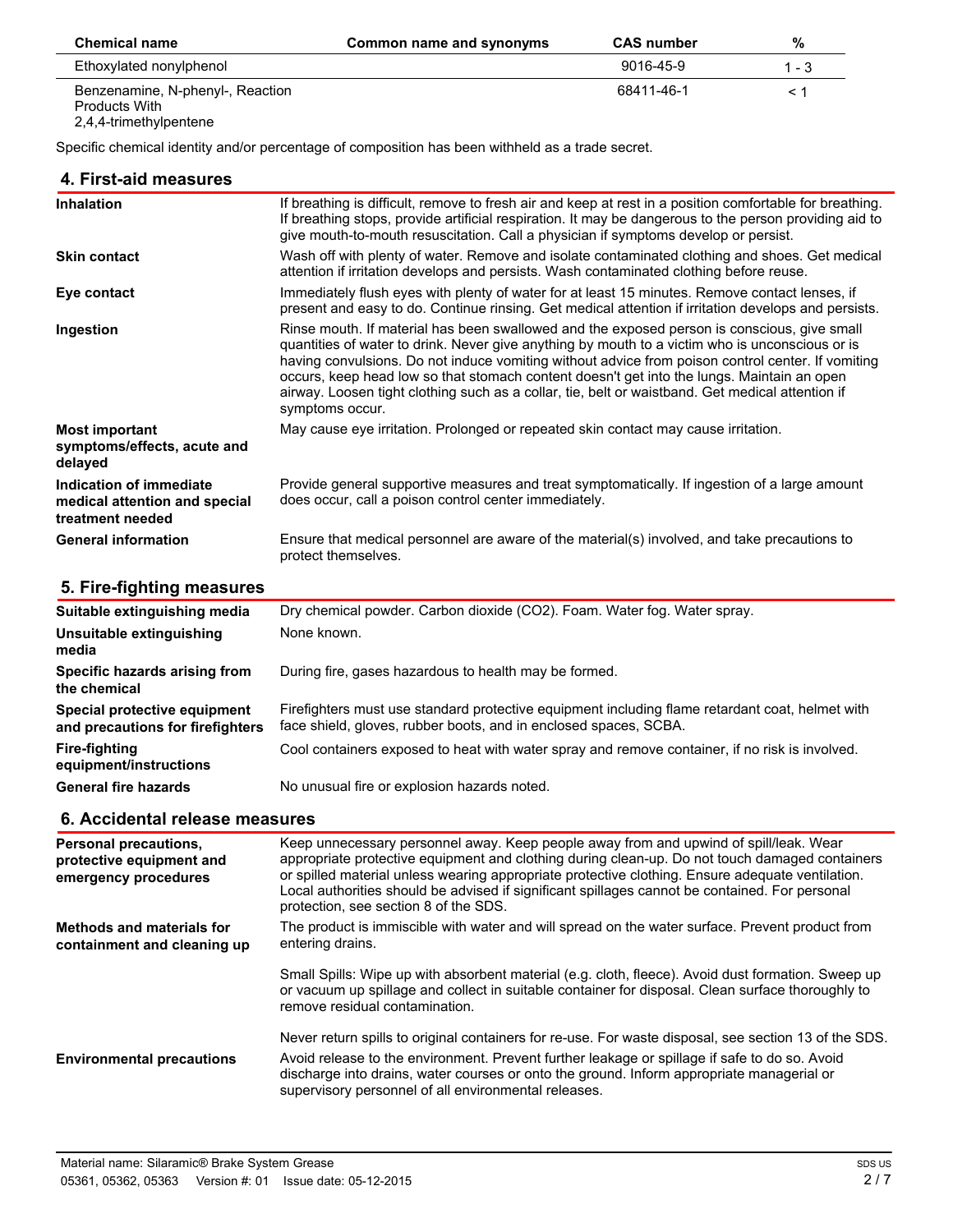| 7. Handling and storage                                         |                                                                                                                                                                                                                                                                                                                                                                                                                                                                                                  |
|-----------------------------------------------------------------|--------------------------------------------------------------------------------------------------------------------------------------------------------------------------------------------------------------------------------------------------------------------------------------------------------------------------------------------------------------------------------------------------------------------------------------------------------------------------------------------------|
| Precautions for safe handling                                   | Provide adequate ventilation. Avoid contact with eyes, skin, and clothing. Avoid prolonged<br>exposure. When using, do not eat, drink or smoke. Wear appropriate personal protective<br>equipment. Observe good industrial hygiene practices. Avoid release to the environment. Use care<br>in handling/storage. For product usage instructions, please see the product label.                                                                                                                   |
| Conditions for safe storage,<br>including any incompatibilities | Keep containers tightly closed in a dry, cool and well-ventilated place. Do not store in direct<br>sunlight. Store away from incompatible materials (see Section 10 of the SDS).                                                                                                                                                                                                                                                                                                                 |
| 8. Exposure controls/personal protection                        |                                                                                                                                                                                                                                                                                                                                                                                                                                                                                                  |
| <b>Occupational exposure limits</b>                             | No exposure limits noted for ingredient(s).                                                                                                                                                                                                                                                                                                                                                                                                                                                      |
| <b>Biological limit values</b>                                  | No biological exposure limits noted for the ingredient(s).                                                                                                                                                                                                                                                                                                                                                                                                                                       |
| Appropriate engineering<br>controls                             | Good general ventilation (typically 10 air changes per hour) should be used. Ventilation rates<br>should be matched to conditions. If applicable, use process enclosures, local exhaust ventilation,<br>or other engineering controls to maintain airborne levels below recommended exposure limits. If<br>exposure limits have not been established, maintain airborne levels to an acceptable level. Eye<br>wash facilities and emergency shower must be available when handling this product. |
|                                                                 | Individual protection measures, such as personal protective equipment                                                                                                                                                                                                                                                                                                                                                                                                                            |
| <b>Eye/face protection</b>                                      | Wear safety glasses with side shields (or goggles).                                                                                                                                                                                                                                                                                                                                                                                                                                              |
| <b>Skin protection</b>                                          |                                                                                                                                                                                                                                                                                                                                                                                                                                                                                                  |
| <b>Hand protection</b>                                          | Wear protective gloves such as: Neoprene. Nitrile.                                                                                                                                                                                                                                                                                                                                                                                                                                               |
| Other                                                           | Wear suitable protective clothing.                                                                                                                                                                                                                                                                                                                                                                                                                                                               |
| <b>Respiratory protection</b>                                   | If engineering controls are not feasible or if exposure exceeds the applicable exposure limits, use a<br>NIOSH-approved cartridge respirator with an organic vapor cartridge. Use a self-contained<br>breathing apparatus in confined spaces and for emergencies. Air monitoring is needed to<br>determine actual employee exposure levels.                                                                                                                                                      |
| <b>Thermal hazards</b>                                          | Wear appropriate thermal protective clothing, when necessary.                                                                                                                                                                                                                                                                                                                                                                                                                                    |
| <b>General hygiene</b><br>considerations                        | Always observe good personal hygiene measures, such as washing after handling the material<br>and before eating, drinking, and/or smoking. Routinely wash work clothing and protective<br>equipment to remove contaminants.                                                                                                                                                                                                                                                                      |

# **9. Physical and chemical properties**

| Appearance                                        |                                      |
|---------------------------------------------------|--------------------------------------|
| <b>Physical state</b>                             | Solid.                               |
| Form                                              | Grease.                              |
| Color                                             | Gray.                                |
| Odor                                              | Mild.                                |
| <b>Odor threshold</b>                             | Not available.                       |
| pH                                                | Not available.                       |
| Melting point/freezing point                      | Not available.                       |
| Initial boiling point and boiling<br>range        | Not available.                       |
| <b>Flash point</b>                                | 550 °F (287.8 °C) Cleveland Open Cup |
| <b>Evaporation rate</b>                           | Very slow.                           |
| Flammability (solid, gas)                         | Not available.                       |
| Upper/lower flammability or explosive limits      |                                      |
| <b>Flammability limit - lower</b><br>$(\%)$       | Not available.                       |
| <b>Flammability limit - upper</b><br>$(\%)$       | Not available.                       |
| Vapor pressure                                    | Not available.                       |
| Vapor density                                     | Not available.                       |
| <b>Relative density</b>                           | 1                                    |
| Solubility (water)                                | Insoluble.                           |
| <b>Partition coefficient</b><br>(n-octanol/water) | Not available.                       |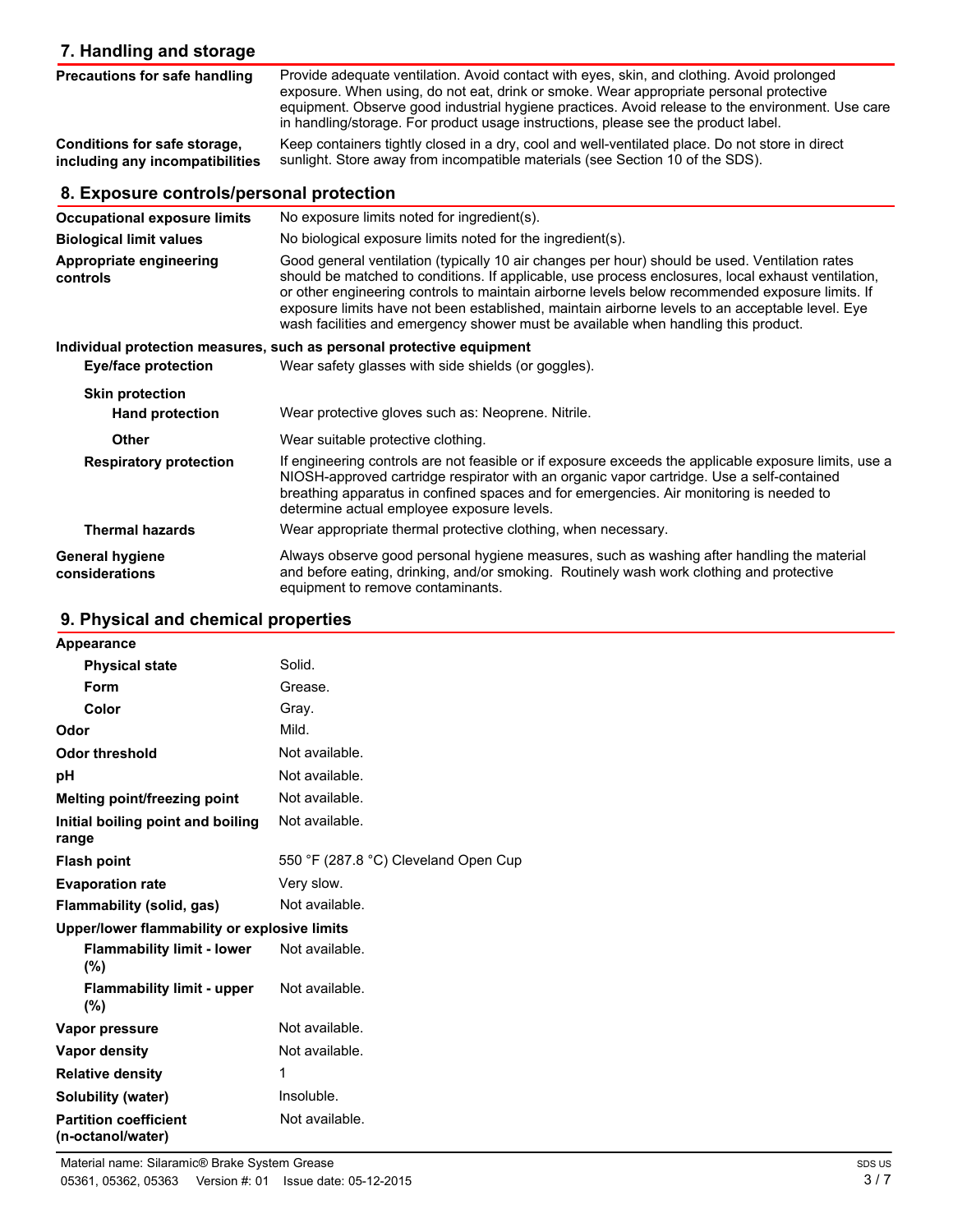| <b>Auto-ignition temperature</b> | Not available. |
|----------------------------------|----------------|
| Decomposition temperature        | Not available. |
| <b>Viscosity (kinematic)</b>     | Not available. |
| <b>Percent volatile</b>          | Not available. |

## **10. Stability and reactivity**

| <b>Reactivity</b>                            | The product is stable and non-reactive under normal conditions of use, storage and transport. |
|----------------------------------------------|-----------------------------------------------------------------------------------------------|
| <b>Chemical stability</b>                    | Material is stable under normal conditions.                                                   |
| <b>Possibility of hazardous</b><br>reactions | No dangerous reaction known under conditions of normal use.                                   |
| <b>Conditions to avoid</b>                   | Temperatures exceeding the flash point. Contact with incompatible materials.                  |
| Incompatible materials                       | Oxidizing agents. Acids.                                                                      |
| <b>Hazardous decomposition</b><br>products   | Carbon oxides. Halogenated materials. Metal oxides.                                           |

#### **11. Toxicological information**

| Information on likely routes of exposure                                           |                                                          |  |
|------------------------------------------------------------------------------------|----------------------------------------------------------|--|
| <b>Inhalation</b>                                                                  | Prolonged inhalation may be harmful.                     |  |
| <b>Skin contact</b>                                                                | Prolonged skin contact may cause temporary irritation.   |  |
| Eye contact                                                                        | Direct contact with eyes may cause temporary irritation. |  |
| Ingestion                                                                          | Expected to be a low ingestion hazard.                   |  |
| Symptoms related to the<br>physical, chemical and<br>toxicological characteristics | Direct contact with eyes may cause temporary irritation. |  |

#### **Information on toxicological effects**

| <b>Acute toxicity</b>                                 |                                                                                                                     |                      |
|-------------------------------------------------------|---------------------------------------------------------------------------------------------------------------------|----------------------|
| <b>Product</b>                                        | <b>Species</b>                                                                                                      | <b>Test Results</b>  |
| Silaramic® Brake System Grease                        |                                                                                                                     |                      |
| Acute                                                 |                                                                                                                     |                      |
| <b>Dermal</b>                                         |                                                                                                                     |                      |
| LD50                                                  | Rabbit                                                                                                              | 2953 mg/kg estimated |
| Oral                                                  |                                                                                                                     |                      |
| LD <sub>50</sub>                                      | Rat                                                                                                                 | 98750 mg/kg          |
|                                                       | * Estimates for product may be based on additional component data not shown.                                        |                      |
| <b>Skin corrosion/irritation</b>                      | Prolonged skin contact may cause temporary irritation.                                                              |                      |
| Serious eye damage/eye<br>irritation                  | Direct contact with eyes may cause temporary irritation.                                                            |                      |
| <b>Respiratory sensitization</b>                      | Not a respiratory sensitizer.                                                                                       |                      |
| <b>Skin sensitization</b>                             | This product is not expected to cause skin sensitization.                                                           |                      |
| <b>Germ cell mutagenicity</b>                         | No data available to indicate product or any components present at greater than 0.1% are<br>mutagenic or genotoxic. |                      |
| Carcinogenicity                                       | This product is not considered to be a carcinogen by IARC, ACGIH, NTP, or OSHA.                                     |                      |
| <b>Reproductive toxicity</b>                          | This product is not expected to cause reproductive or developmental effects.                                        |                      |
| Specific target organ toxicity -<br>single exposure   | Not classified.                                                                                                     |                      |
| Specific target organ toxicity -<br>repeated exposure | May cause damage to organs through prolonged or repeated exposure: Liver.                                           |                      |
| <b>Aspiration hazard</b>                              | Not an aspiration hazard.                                                                                           |                      |
| <b>Chronic effects</b>                                | May cause damage to organs through prolonged or repeated exposure.                                                  |                      |
| 12. Ecological information                            |                                                                                                                     |                      |

#### **Ecotoxicity Harmful to aquatic life with long lasting effects.**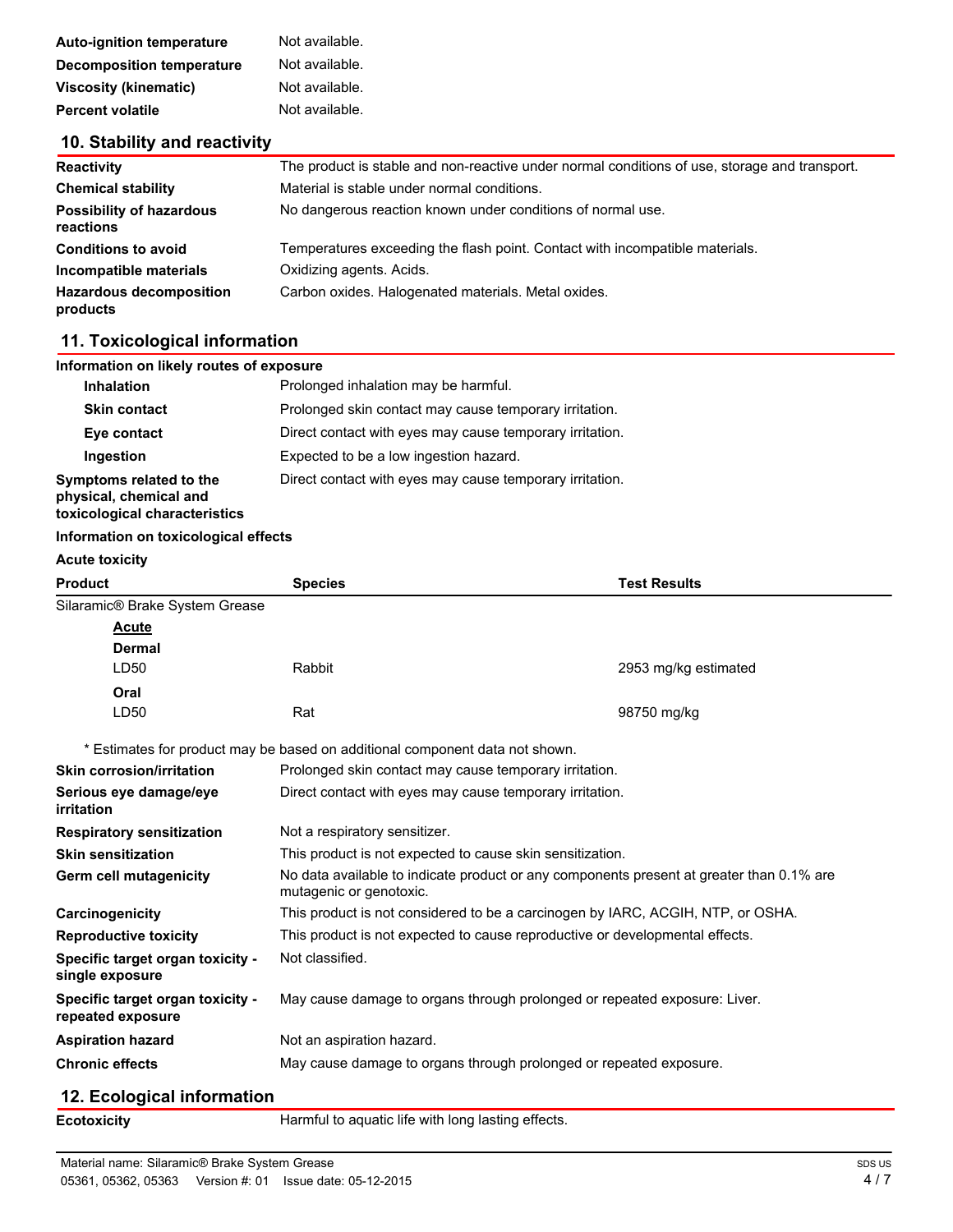| <b>Product</b>                          |                    | <b>Species</b>                                                                                                                                                                                         | <b>Test Results</b>                |
|-----------------------------------------|--------------------|--------------------------------------------------------------------------------------------------------------------------------------------------------------------------------------------------------|------------------------------------|
| Silaramic® Brake System Grease          |                    |                                                                                                                                                                                                        |                                    |
| <b>Aquatic</b>                          |                    |                                                                                                                                                                                                        |                                    |
| Crustacea                               | <b>EC50</b>        | Daphnia                                                                                                                                                                                                | 553.7621 mg/l, 48 hours estimated  |
| Acute                                   |                    |                                                                                                                                                                                                        |                                    |
| Fish                                    | <b>LC50</b>        | Fish                                                                                                                                                                                                   | 15245.8662 ppm, 96 hours estimated |
| <b>Components</b>                       |                    | <b>Species</b>                                                                                                                                                                                         | <b>Test Results</b>                |
|                                         |                    | Benzenamine, N-phenyl-, Reaction Products With 2,4,4-trimethylpentene (CAS 68411-46-1)                                                                                                                 |                                    |
| <b>Aquatic</b>                          |                    |                                                                                                                                                                                                        |                                    |
| Acute                                   |                    |                                                                                                                                                                                                        |                                    |
| Crustacea                               | EC50               | Daphnia magna                                                                                                                                                                                          | 51 mg/l, 48 hours                  |
| Fish                                    | <b>LC50</b>        | Zebra danio (Danio rerio)                                                                                                                                                                              | > 71 ppm, 96 hours                 |
| Ethoxylated nonylphenol (CAS 9016-45-9) |                    |                                                                                                                                                                                                        |                                    |
| <b>Aquatic</b>                          |                    |                                                                                                                                                                                                        |                                    |
| Crustacea                               | <b>EC50</b>        | Water flea (Daphnia magna)                                                                                                                                                                             | 12.2 mg/l, 48 hours                |
| Acute                                   |                    |                                                                                                                                                                                                        |                                    |
| Fish                                    | <b>LC50</b>        | Rainbow trout, donaldson trout<br>(Oncorhynchus mykiss)                                                                                                                                                | 4700 µg/l, 96 hours                |
| Polydimethylsiloxane (CAS 63148-62-9)   |                    |                                                                                                                                                                                                        |                                    |
| <b>Aquatic</b>                          |                    |                                                                                                                                                                                                        |                                    |
| Fish                                    | <b>LC50</b>        | Channel catfish (Ictalurus punctatus)                                                                                                                                                                  | 2.36 - 4.15 mg/l, 96 hours         |
|                                         |                    | * Estimates for product may be based on additional component data not shown.                                                                                                                           |                                    |
| Persistence and degradability           |                    | No data is available on the degradability of this product.                                                                                                                                             |                                    |
| <b>Bioaccumulative potential</b>        | No data available. |                                                                                                                                                                                                        |                                    |
| <b>Mobility in soil</b>                 |                    | No data available.                                                                                                                                                                                     |                                    |
| Other adverse effects                   |                    | No other adverse environmental effects (e.g. ozone depletion, photochemical ozone creation<br>potential, endocrine disruption, global warming potential) are expected from this component.             |                                    |
| 13. Disposal considerations             |                    |                                                                                                                                                                                                        |                                    |
| Disposal of waste from                  |                    | This product is not a RCRA hazardous waste (See 40 CFR Part 261.20 - 261.33). Empty<br>can provided the local Callege and selection as disposed in each of a protein and the control of the control of |                                    |

| residues / unused products | containers may be recycled. Collect and reclaim or dispose in sealed containers at licensed waste<br>disposal site. Dispose in accordance with all applicable regulations.                                       |
|----------------------------|------------------------------------------------------------------------------------------------------------------------------------------------------------------------------------------------------------------|
| Hazardous waste code       | Not regulated.                                                                                                                                                                                                   |
| Contaminated packaging     | Empty containers should be taken to an approved waste handling site for recycling or disposal.<br>Since emptied containers may retain product residue, follow label warnings even after container is<br>emptied. |

# **14. Transport information**

**DOT**

Not regulated as dangerous goods.

#### **IATA**

Not regulated as dangerous goods.

# **IMDG**

Not regulated as dangerous goods.

# **15. Regulatory information**

| US federal regulations | This product is a "Hazardous Chemical" as defined by the OSHA Hazard Communication<br>Standard, 29 CFR 1910.1200.<br>All components are on the U.S. EPA TSCA Inventory List. |                                                                    |
|------------------------|------------------------------------------------------------------------------------------------------------------------------------------------------------------------------|--------------------------------------------------------------------|
|                        | TSCA Section 12(b) Export Notification (40 CFR 707, Subpt. D)                                                                                                                |                                                                    |
|                        | Ethoxylated nonylphenol (CAS 9016-45-9)                                                                                                                                      | 1.0 % One-Time Export Notification only.                           |
|                        | <b>TSCA Chemical Action Plans, Chemicals of Concern</b>                                                                                                                      |                                                                    |
|                        | Ethoxylated nonylphenol (CAS 9016-45-9)                                                                                                                                      | Nonylphenol (NP) and Nonylphenol Ethoxylates (NPEs) Action<br>Plan |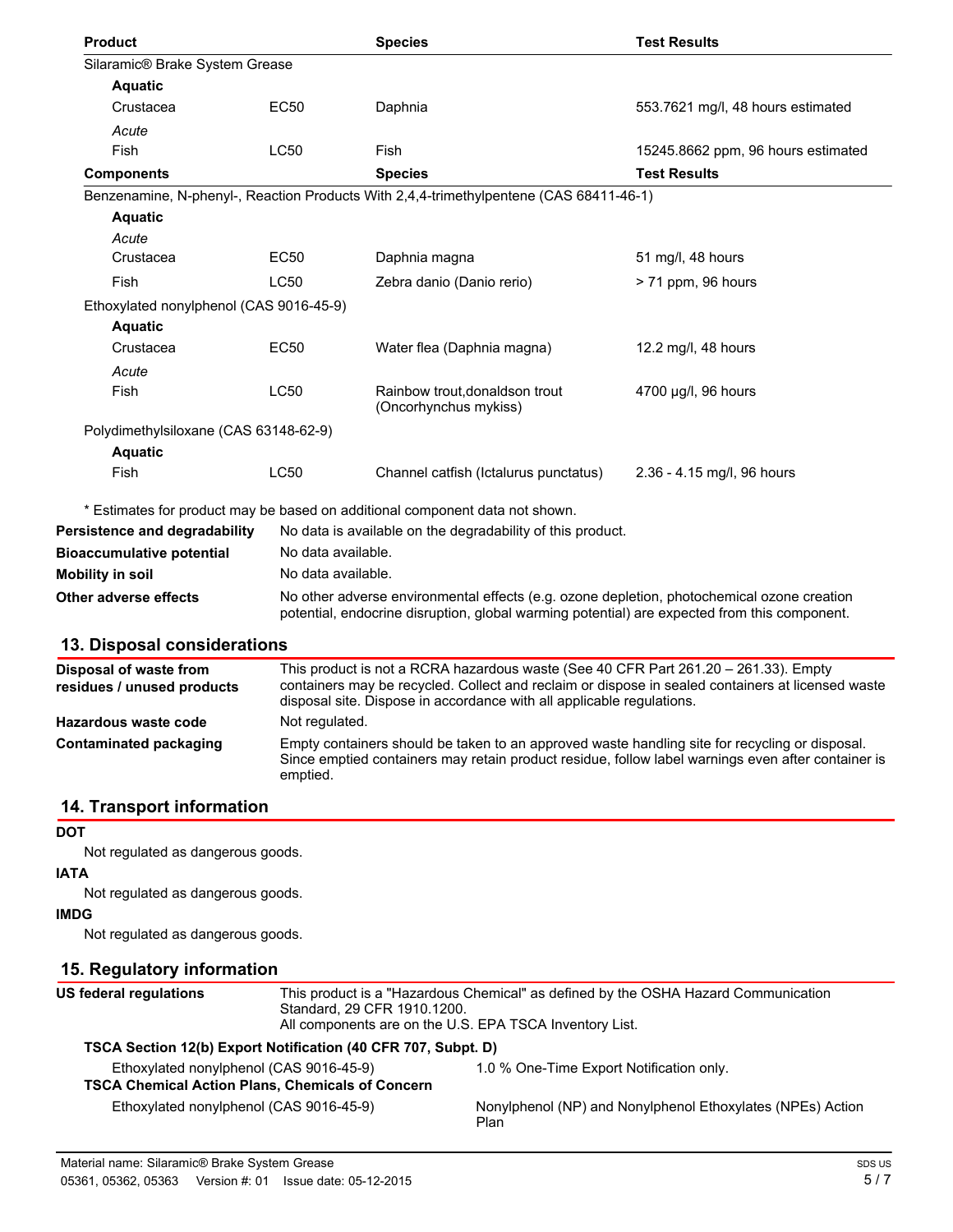|            |                                                                                                    | US. OSHA Specifically Regulated Substances (29 CFR 1910.1001-1050)                                                                                                                                             |
|------------|----------------------------------------------------------------------------------------------------|----------------------------------------------------------------------------------------------------------------------------------------------------------------------------------------------------------------|
|            | Not listed.<br><b>SARA 304 Emergency release notification</b>                                      |                                                                                                                                                                                                                |
|            | Not regulated.                                                                                     | US EPCRA (SARA Title III) Section 313 - Toxic Chemical: Listed substance                                                                                                                                       |
|            | Not listed.                                                                                        |                                                                                                                                                                                                                |
|            | <b>CERCLA Hazardous Substance List (40 CFR 302.4)</b>                                              |                                                                                                                                                                                                                |
|            | Ethoxylated nonylphenol (CAS 9016-45-9)<br><b>CERCLA Hazardous Substances: Reportable quantity</b> | Listed.                                                                                                                                                                                                        |
|            | Not listed.                                                                                        |                                                                                                                                                                                                                |
|            |                                                                                                    | Spills or releases resulting in the loss of any ingredient at or above its RQ require immediate notification to the National<br>Response Center (800-424-8802) and to your Local Emergency Planning Committee. |
|            |                                                                                                    | Clean Air Act (CAA) Section 112 Hazardous Air Pollutants (HAPs) List                                                                                                                                           |
|            | Not regulated.                                                                                     | Clean Air Act (CAA) Section 112(r) Accidental Release Prevention (40 CFR 68.130)                                                                                                                               |
|            | Not regulated.                                                                                     |                                                                                                                                                                                                                |
|            | <b>Safe Drinking Water Act</b><br>(SDWA)                                                           | Not regulated.                                                                                                                                                                                                 |
|            | <b>Food and Drug</b><br><b>Administration (FDA)</b>                                                | Not regulated.                                                                                                                                                                                                 |
|            |                                                                                                    | Superfund Amendments and Reauthorization Act of 1986 (SARA)                                                                                                                                                    |
|            | <b>Section 311/312</b>                                                                             | Immediate Hazard - No<br>Delayed Hazard - Yes                                                                                                                                                                  |
|            | <b>Hazard categories</b>                                                                           | Fire Hazard - No                                                                                                                                                                                               |
|            |                                                                                                    | Pressure Hazard - No                                                                                                                                                                                           |
|            |                                                                                                    | Reactivity Hazard - No                                                                                                                                                                                         |
|            | <b>SARA 302 Extremely</b><br>hazardous substance                                                   | No                                                                                                                                                                                                             |
|            | US state regulations                                                                               |                                                                                                                                                                                                                |
| (a)        |                                                                                                    | US. California. Candidate Chemicals List. Safer Consumer Products Regulations (Cal. Code Regs, tit. 22, 69502.3, subd.                                                                                         |
|            | Ethoxylated nonylphenol (CAS 9016-45-9)                                                            | US. California Controlled Substances. CA Department of Justice (California Health and Safety Code Section 11100)                                                                                               |
|            | Not listed.                                                                                        |                                                                                                                                                                                                                |
|            |                                                                                                    | US. New Jersey Worker and Community Right-to-Know Act                                                                                                                                                          |
|            | Ethoxylated nonylphenol (CAS 9016-45-9)<br>US. Massachusetts RTK - Substance List                  |                                                                                                                                                                                                                |
|            | None.                                                                                              | US. Pennsylvania Worker and Community Right-to-Know Law                                                                                                                                                        |
|            |                                                                                                    |                                                                                                                                                                                                                |
|            | Ethoxylated nonylphenol (CAS 9016-45-9)<br>US. Rhode Island RTK                                    |                                                                                                                                                                                                                |
|            | Ethoxylated nonylphenol (CAS 9016-45-9)                                                            |                                                                                                                                                                                                                |
|            | <b>US. California Proposition 65</b>                                                               | California Safe Drinking Water and Toxic Enforcement Act of 1986 (Proposition 65): This material is not known to contain<br>any chemicals currently listed as carcinogens or reproductive toxins.              |
|            | Volatile organic compounds (VOC) regulations                                                       |                                                                                                                                                                                                                |
| <b>EPA</b> |                                                                                                    |                                                                                                                                                                                                                |
|            | VOC content (40 CFR<br>51.100(s)                                                                   | Not determined                                                                                                                                                                                                 |
|            | <b>Consumer products</b><br>(40 CFR 59, Subpt. C)                                                  | Not regulated                                                                                                                                                                                                  |
|            | <b>State</b>                                                                                       |                                                                                                                                                                                                                |
|            | <b>Consumer products</b>                                                                           | Not regulated                                                                                                                                                                                                  |
|            | VOC content (CA)                                                                                   | $0\%$                                                                                                                                                                                                          |
|            | <b>VOC content (OTC)</b>                                                                           | $0\%$                                                                                                                                                                                                          |
|            |                                                                                                    |                                                                                                                                                                                                                |